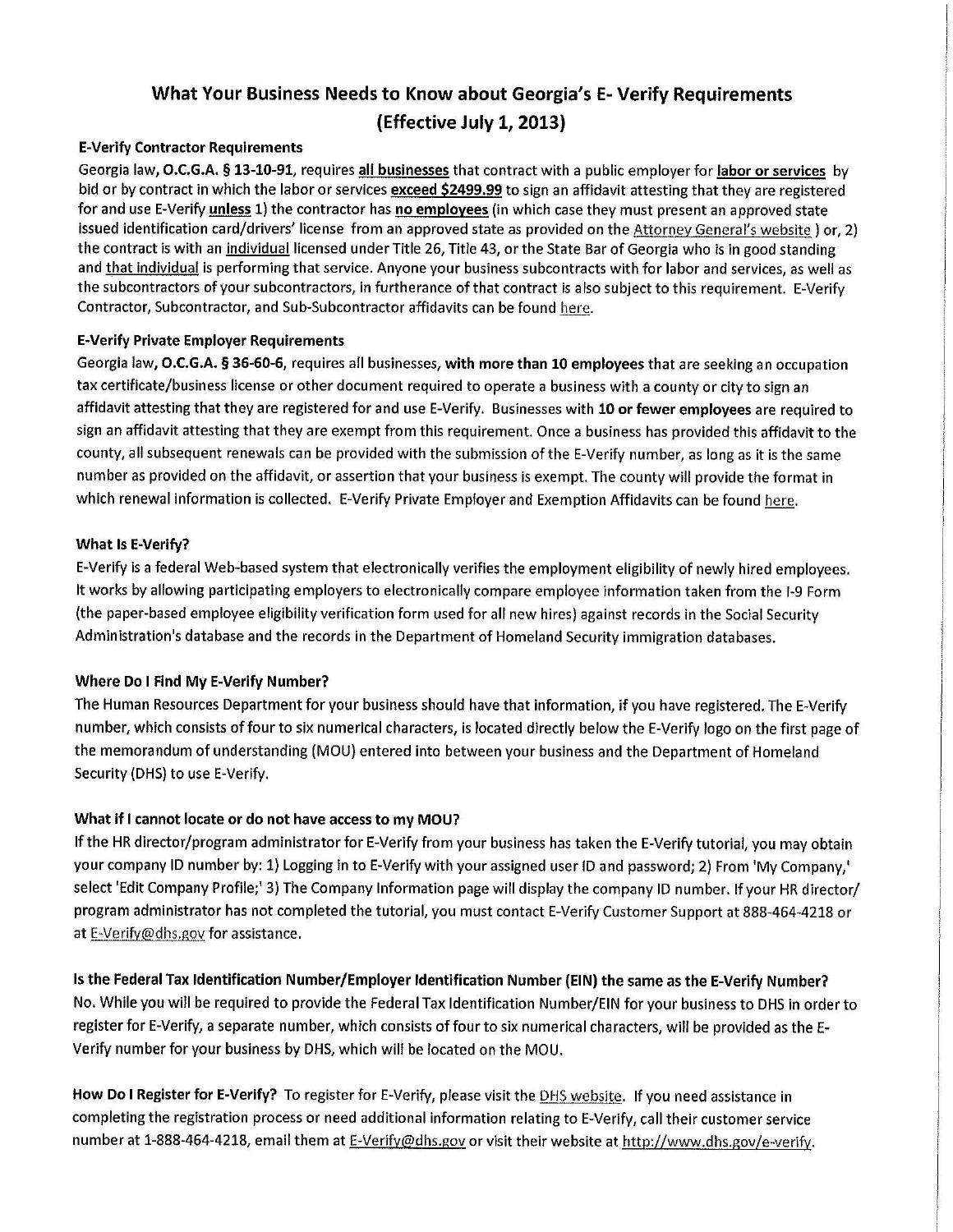## **GEORGIA SECURITY & IMMIGRATION COMPLIANCE (GSIC) AFFIDAVIT**

The Oconee County Board of Commissioners and Contractor agree that compliance with the requirements of O.C.G.A. § 13-10-91, as amended, and Rule 300-10-1-.02 of the Rules of the Georgia Department of Labor are conditions of this Agreement for the physical performance of services.

The Contractor further agrees that its compliance with the requirements of O.C.G.A. § 13-10-91, as amended, and DOL Rule 300-10-1-.02 is attested to on the executed Contractor Affidavit and Agreement attached hereto.

If employing or contracting with any subcontractor(s) in connection with this Agreement, Contractor further agrees:

- 1) To secure from the subcontractor(s) an affidavit attesting to the subcontractor's compliance with O.C.G.A. § 13-10-91, as amended, and DOL Rule 300-10-1-.02; such affidavit being in the form attached hereto; and
- 2) The failure of Contractor to supply the affidavit of compliance at the time of execution of this Agreement and/or the failure of Contractor to continue to satisfy the obligations of O.C.G.A. § 13-10-91, as amended, and DOL Rule 300-10-1-02 as set forth in this Agreement throughout the contract period shall constitute a material breach of the contract.

Upon notice of such breach, Contractor shall be entitled to cure the breach within ten days, upon providing satisfactory evidence of compliance with the terms of this Agreement and State law. Should the breach not be cured, Oconee County shall be entitled to all available remedies, including termination of the contract and damages.

*SEE AFFIDAVITS ON FOLLOWING PAGE*